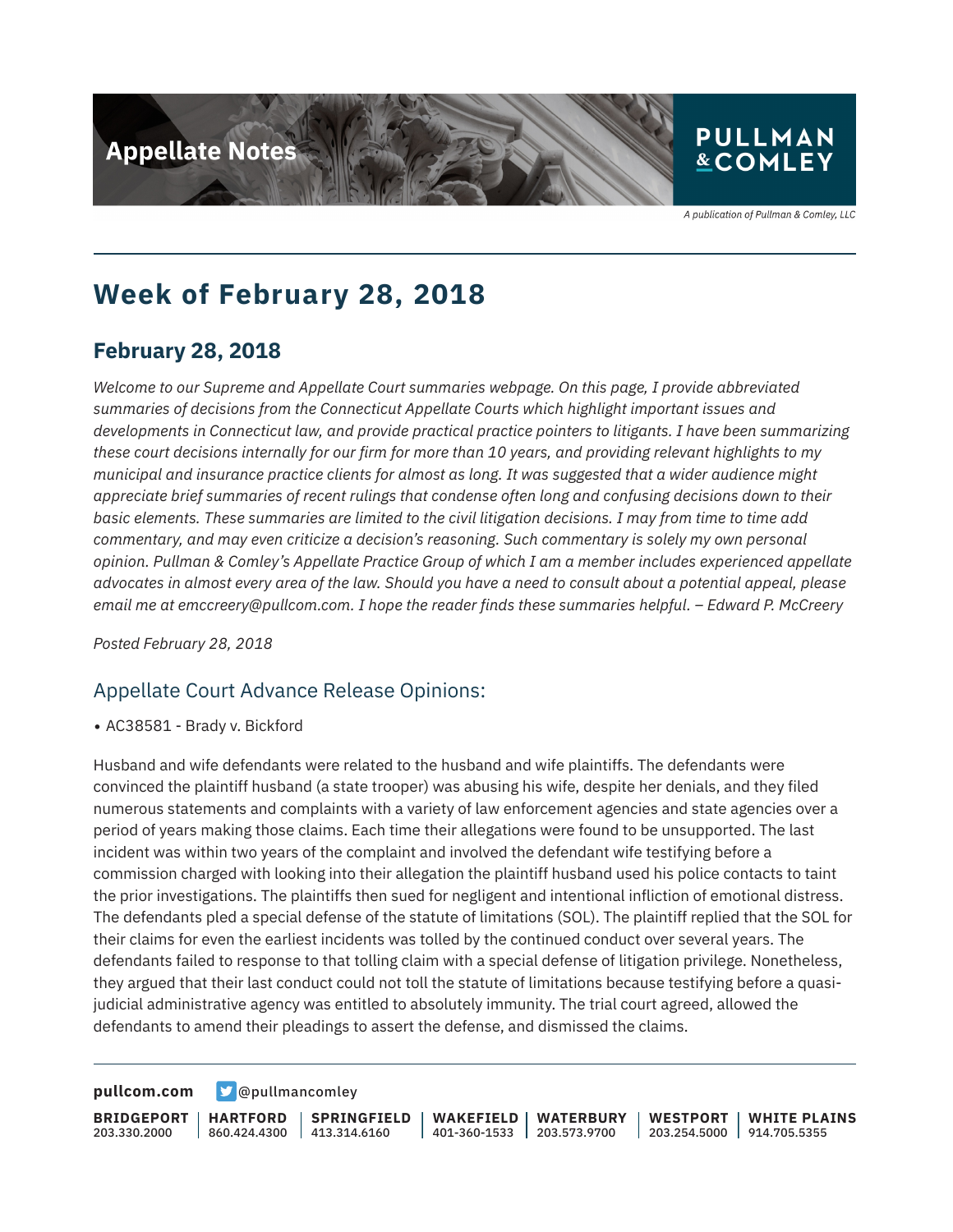## **PULLMAN &COMLEY**

### Week of February 28, 2018

On appeal, the plaintiffs claimed that the trial court should not have considered the defense of absolute privilege when it had not been pled as a special defense. The Appellate Court disagreed. It noted that *qualified privileges* must be pled as special defenses in certain actions like defamation – but litigation privilege (or *absolute immunity* or absolute privilege – all terms used in the case) implicate subject matter jurisdiction of the court and as such can be raised at any time. It did not matter that the first time the defendants raised that defense was in a Motion for Summary judgment. It also did not matter that the defendant then dropped the defense during oral argument when the plaintiff claimed it had not been affirmatively pled. Merely dropping a point of argument during SJ arguments does not amount to a waiver of the claim being raised at trial. In any event, the plaintiffs cannot claim surprise when they saw the defense asserted in an earlier SJ memo **and** that **defense of absolute immunity cannot be waived**.

The plaintiff next tried to attack the application of absolute immunity to the defendant wife's testimony before a commission claiming she brought up complaints of hers just to defame him that had nothing to do with their investigation. The Appellate Court noted that the privilege afforded to testimony before any judicial type proceeding is extremely broad, and even covers false and malicious statements. It includes quasijudicial proceedings before administrative agencies. It was enough that the testimony related to the plaintiff's conduct.

#### $\bullet$  AC39241 - Toland v. Toland

After agreeing to grant the arbitrator in a marital dissolution action broad powers, the plaintiff-wife's multipronged attack on the award - including assertion of bias on the part of the arbitrator / former judge, proved unsuccessful. The courts will only review those portions of an arbitration award where the parties reserved the review in the submission. Here the alleged legal challenges to the award were found to in actuality amount to factual challenges.

• AC39988 - Cliff's Auto Body, Inc. v. Grenier

OK – watch out for this one. Plaintiff obtained a judgment but the trial court had yet to decide what pre and post-judgment interest to award. Nonetheless the plaintiff jumped the gun and went ahead and recorded a judgment lien. The defendant appealed but the Appellate Court made its own motion to dismiss the appeal as it was not a final judgment yet w/o interest having been decided. The plaintiff woke up and asked the trial court to now award the interest, which it did. The problem was it was now 15 months after the original judgment. The plaintiff then started a foreclosure of the judgment lien on debtor's property. A Motion to Dismiss the foreclosure was denied and a foreclosure by sale was ordered. On appeal it was held that the original judgment lien was premature, and thus void, because it could not possibly have set forth the entirety of the debt. The amount of interest had not been determined. You could not look to the subsequent interest award because it too was void as the trial court lacked jurisdiction 15 months later to modify the original judgment. Thus, the foreclosure was set aside and the lien thrown out.